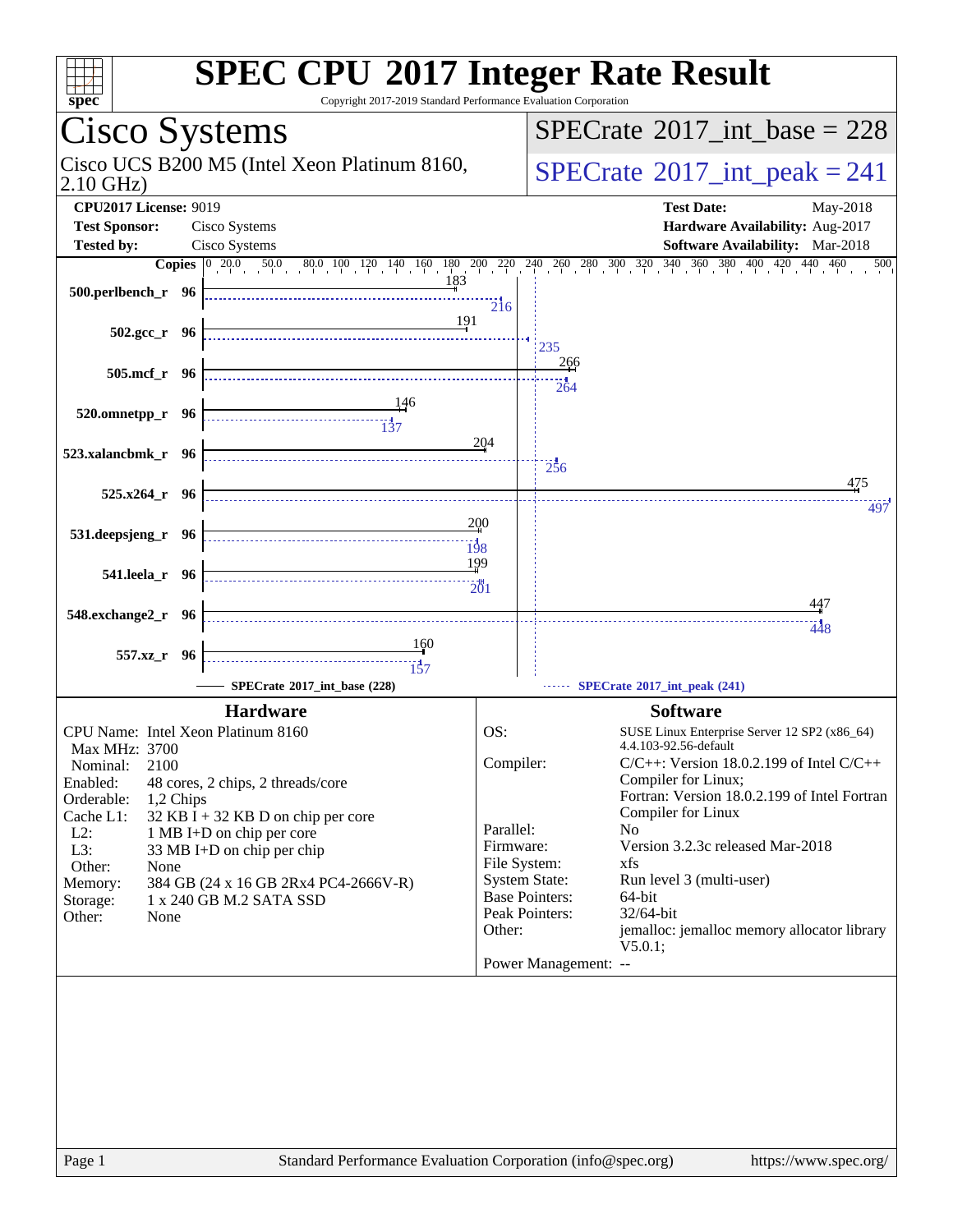

Copyright 2017-2019 Standard Performance Evaluation Corporation

## Cisco Systems

2.10 GHz) Cisco UCS B200 M5 (Intel Xeon Platinum 8160,  $\vert$ [SPECrate](http://www.spec.org/auto/cpu2017/Docs/result-fields.html#SPECrate2017intpeak)®[2017\\_int\\_peak = 2](http://www.spec.org/auto/cpu2017/Docs/result-fields.html#SPECrate2017intpeak)41

 $SPECrate$ <sup>®</sup>[2017\\_int\\_base =](http://www.spec.org/auto/cpu2017/Docs/result-fields.html#SPECrate2017intbase) 228

**[CPU2017 License:](http://www.spec.org/auto/cpu2017/Docs/result-fields.html#CPU2017License)** 9019 **[Test Date:](http://www.spec.org/auto/cpu2017/Docs/result-fields.html#TestDate)** May-2018

**[Test Sponsor:](http://www.spec.org/auto/cpu2017/Docs/result-fields.html#TestSponsor)** Cisco Systems **[Hardware Availability:](http://www.spec.org/auto/cpu2017/Docs/result-fields.html#HardwareAvailability)** Aug-2017 **[Tested by:](http://www.spec.org/auto/cpu2017/Docs/result-fields.html#Testedby)** Cisco Systems **[Software Availability:](http://www.spec.org/auto/cpu2017/Docs/result-fields.html#SoftwareAvailability)** Mar-2018

#### **[Results Table](http://www.spec.org/auto/cpu2017/Docs/result-fields.html#ResultsTable)**

| <b>Base</b>                              |               |                |         |                | <b>Peak</b> |                |       |               |                |              |                |              |                |              |
|------------------------------------------|---------------|----------------|---------|----------------|-------------|----------------|-------|---------------|----------------|--------------|----------------|--------------|----------------|--------------|
| <b>Benchmark</b>                         | <b>Copies</b> | <b>Seconds</b> | Ratio   | <b>Seconds</b> | Ratio       | <b>Seconds</b> | Ratio | <b>Copies</b> | <b>Seconds</b> | <b>Ratio</b> | <b>Seconds</b> | <b>Ratio</b> | <b>Seconds</b> | <b>Ratio</b> |
| $500.$ perlbench_r                       | 96            | 833            | 183     | 833            | 183         | 840            | 182   | 96            | 706            | 216          | 706            | 216          | 709            | 216          |
| $502.\text{gcc}$ _r                      | 96            | 711            | 191     | 710            | 191         | 713            | 191   | 96            | 576            | 236          | 578            | 235          | 578            | 235          |
| $505$ .mcf r                             | 96            | 574            | 270     | 585            | 265         | 584            | 266   | 96            | 588            | 264          | 591            | 263          | 589            | 264          |
| 520.omnetpp_r                            | 96            | 856            | 147     | 860            | 146         | 883            | 143   | 96            | 922            | 137          | 920            | 137          | 923            | 137          |
| 523.xalancbmk_r                          | 96            | 495            | 205     | 498            | 204         | 498            | 204   | 96            | 395            | 257          | 397            | 256          | 396            | 256          |
| 525.x264 r                               | 96            | 354            | 475     | 354            | 475         | 356            | 472   | 96            | 337            | 498          | 338            | 497          | 338            | 497          |
| 531.deepsjeng_r                          | 96            | 547            | 201     | 551            | 200         | 551            | 200   | 96            | 554            | 198          | 555            | 198          | 554            | 199          |
| 541.leela r                              | 96            | 807            | 197     | 799            | 199         | 799            | 199   | 96            | 790            | 201          | 794            | 200          | 782            | 203          |
| 548.exchange2_r                          | 96            | 561            | 448     | 562            | 447         | 563            | 447   | 96            | 562            | 447          | 562            | 448          | 561            | 448          |
| 557.xz r                                 | 96            | 648            | 160     | 649            | 160         | 653            | 159   | 96            | 658            | 158          | 659            | 157          | 659            | 157          |
| $SPECrate^{\circ}2017$ int base =<br>228 |               |                |         |                |             |                |       |               |                |              |                |              |                |              |
| $CDFAC = 1.6004.7 \cdot 1.4$             |               |                | $A - A$ |                |             |                |       |               |                |              |                |              |                |              |

**[SPECrate](http://www.spec.org/auto/cpu2017/Docs/result-fields.html#SPECrate2017intpeak)[2017\\_int\\_peak =](http://www.spec.org/auto/cpu2017/Docs/result-fields.html#SPECrate2017intpeak) 241**

Results appear in the [order in which they were run](http://www.spec.org/auto/cpu2017/Docs/result-fields.html#RunOrder). Bold underlined text [indicates a median measurement](http://www.spec.org/auto/cpu2017/Docs/result-fields.html#Median).

#### **[Submit Notes](http://www.spec.org/auto/cpu2017/Docs/result-fields.html#SubmitNotes)**

 The taskset mechanism was used to bind copies to processors. The config file option 'submit' was used to generate taskset commands to bind each copy to a specific processor. For details, please see the config file.

#### **[Operating System Notes](http://www.spec.org/auto/cpu2017/Docs/result-fields.html#OperatingSystemNotes)**

Stack size set to unlimited using "ulimit -s unlimited"

#### **[General Notes](http://www.spec.org/auto/cpu2017/Docs/result-fields.html#GeneralNotes)**

Environment variables set by runcpu before the start of the run: LD\_LIBRARY\_PATH = "/home/cpu2017/lib/ia32:/home/cpu2017/lib/intel64:/home/cpu2017/je5.0.1-32:/home/cpu2017/je5.0.1-64"

 Binaries compiled on a system with 1x Intel Core i7-4790 CPU + 32GB RAM memory using Redhat Enterprise Linux 7.4 Transparent Huge Pages enabled by default Prior to runcpu invocation Filesystem page cache synced and cleared with: sync; echo 3> /proc/sys/vm/drop\_caches Yes: The test sponsor attests, as of date of publication, that CVE-2017-5754 (Meltdown) is mitigated in the system as tested and documented. Yes: The test sponsor attests, as of date of publication, that CVE-2017-5753 (Spectre variant 1) is mitigated in the system as tested and documented. Yes: The test sponsor attests, as of date of publication, that CVE-2017-5715 (Spectre variant 2) is mitigated in the system as tested and documented.

**(Continued on next page)**

| Page 2 | Standard Performance Evaluation Corporation (info@spec.org) | https://www.spec.org/ |
|--------|-------------------------------------------------------------|-----------------------|
|--------|-------------------------------------------------------------|-----------------------|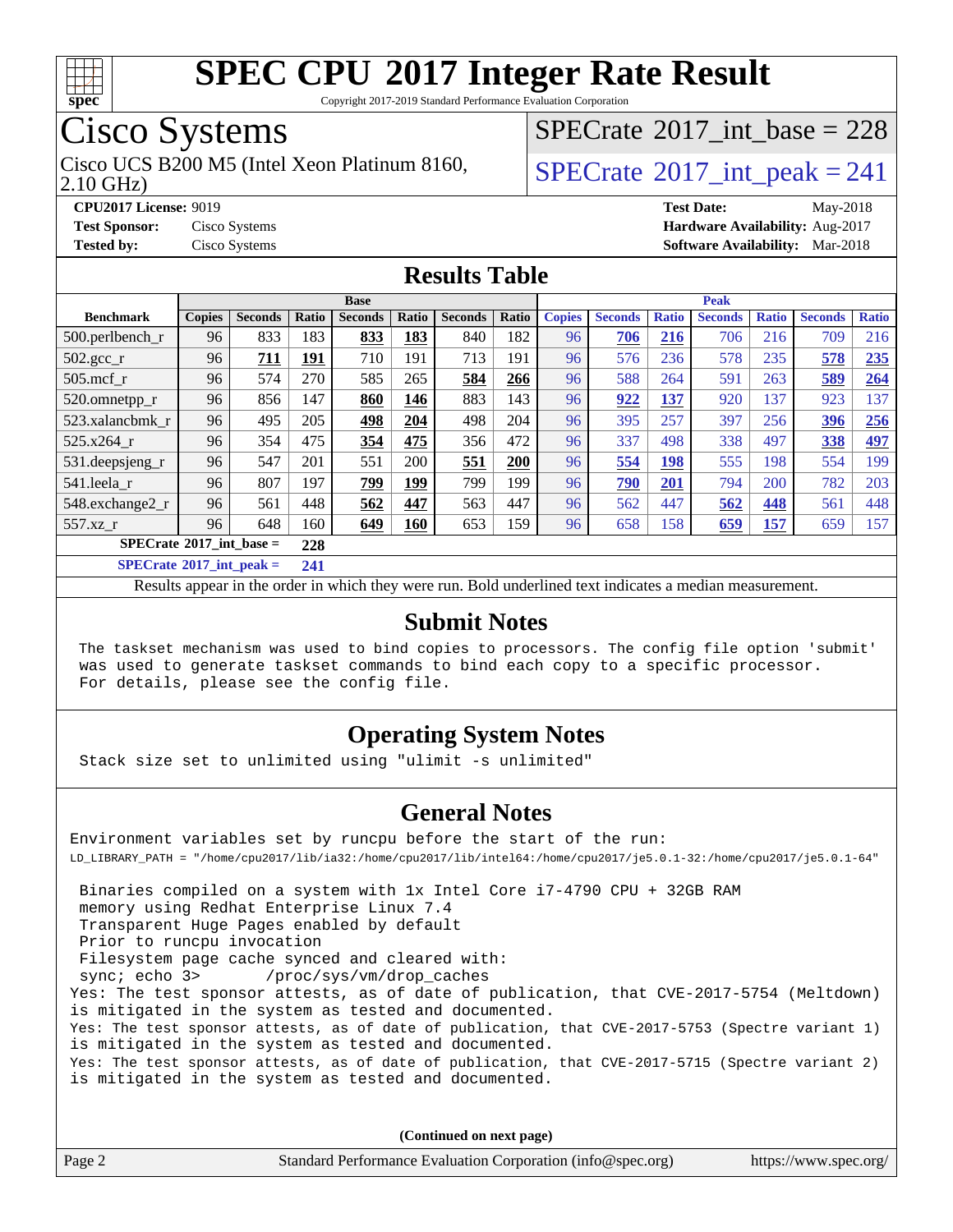

Copyright 2017-2019 Standard Performance Evaluation Corporation

## Cisco Systems

2.10 GHz) Cisco UCS B200 M5 (Intel Xeon Platinum 8160,  $\vert$ [SPECrate](http://www.spec.org/auto/cpu2017/Docs/result-fields.html#SPECrate2017intpeak)®[2017\\_int\\_peak = 2](http://www.spec.org/auto/cpu2017/Docs/result-fields.html#SPECrate2017intpeak)41

 $SPECTate$ <sup>®</sup>[2017\\_int\\_base =](http://www.spec.org/auto/cpu2017/Docs/result-fields.html#SPECrate2017intbase) 228

**[CPU2017 License:](http://www.spec.org/auto/cpu2017/Docs/result-fields.html#CPU2017License)** 9019 **[Test Date:](http://www.spec.org/auto/cpu2017/Docs/result-fields.html#TestDate)** May-2018 **[Test Sponsor:](http://www.spec.org/auto/cpu2017/Docs/result-fields.html#TestSponsor)** Cisco Systems **[Hardware Availability:](http://www.spec.org/auto/cpu2017/Docs/result-fields.html#HardwareAvailability)** Aug-2017 **[Tested by:](http://www.spec.org/auto/cpu2017/Docs/result-fields.html#Testedby)** Cisco Systems **[Software Availability:](http://www.spec.org/auto/cpu2017/Docs/result-fields.html#SoftwareAvailability)** Mar-2018

#### **[General Notes \(Continued\)](http://www.spec.org/auto/cpu2017/Docs/result-fields.html#GeneralNotes)**

jemalloc: configured and built at default for 32bit (i686) and 64bit (x86\_64) targets; jemalloc: built with the RedHat Enterprise 7.4, and the system compiler gcc 4.8.5; jemalloc: sources avilable from jemalloc.net or <https://github.com/jemalloc/jemalloc/releases>

#### **[Platform Notes](http://www.spec.org/auto/cpu2017/Docs/result-fields.html#PlatformNotes)**

Page 3 Standard Performance Evaluation Corporation [\(info@spec.org\)](mailto:info@spec.org) <https://www.spec.org/> BIOS Settings: Intel HyperThreading Technology set to Enabled CPU performance set to Enterprise Power Performance Tuning set to OS Controls SNC set to Enabled IMC Interleaving set to 1-way Interleave Patrol Scrub set to Disabled Sysinfo program /home/cpu2017/bin/sysinfo Rev: r5797 of 2017-06-14 96c45e4568ad54c135fd618bcc091c0f running on linux-qc7k Thu May 10 03:02:42 2018 SUT (System Under Test) info as seen by some common utilities. For more information on this section, see <https://www.spec.org/cpu2017/Docs/config.html#sysinfo> From /proc/cpuinfo model name : Intel(R) Xeon(R) Platinum 8160 CPU @ 2.10GHz 2 "physical id"s (chips) 96 "processors" cores, siblings (Caution: counting these is hw and system dependent. The following excerpts from /proc/cpuinfo might not be reliable. Use with caution.) cpu cores : 24 siblings : 48 physical 0: cores 0 1 2 3 4 5 8 9 10 11 12 13 16 17 18 19 20 21 24 25 26 27 28 29 physical 1: cores 0 1 2 3 4 5 8 9 10 11 12 13 16 17 18 19 20 21 24 25 26 27 28 29 From lscpu: Architecture: x86\_64 CPU op-mode(s): 32-bit, 64-bit Byte Order: Little Endian CPU(s): 96 On-line CPU(s) list: 0-95 Thread(s) per core: 2 Core(s) per socket: 24 Socket(s): 2 NUMA node(s): 4 Vendor ID: GenuineIntel **(Continued on next page)**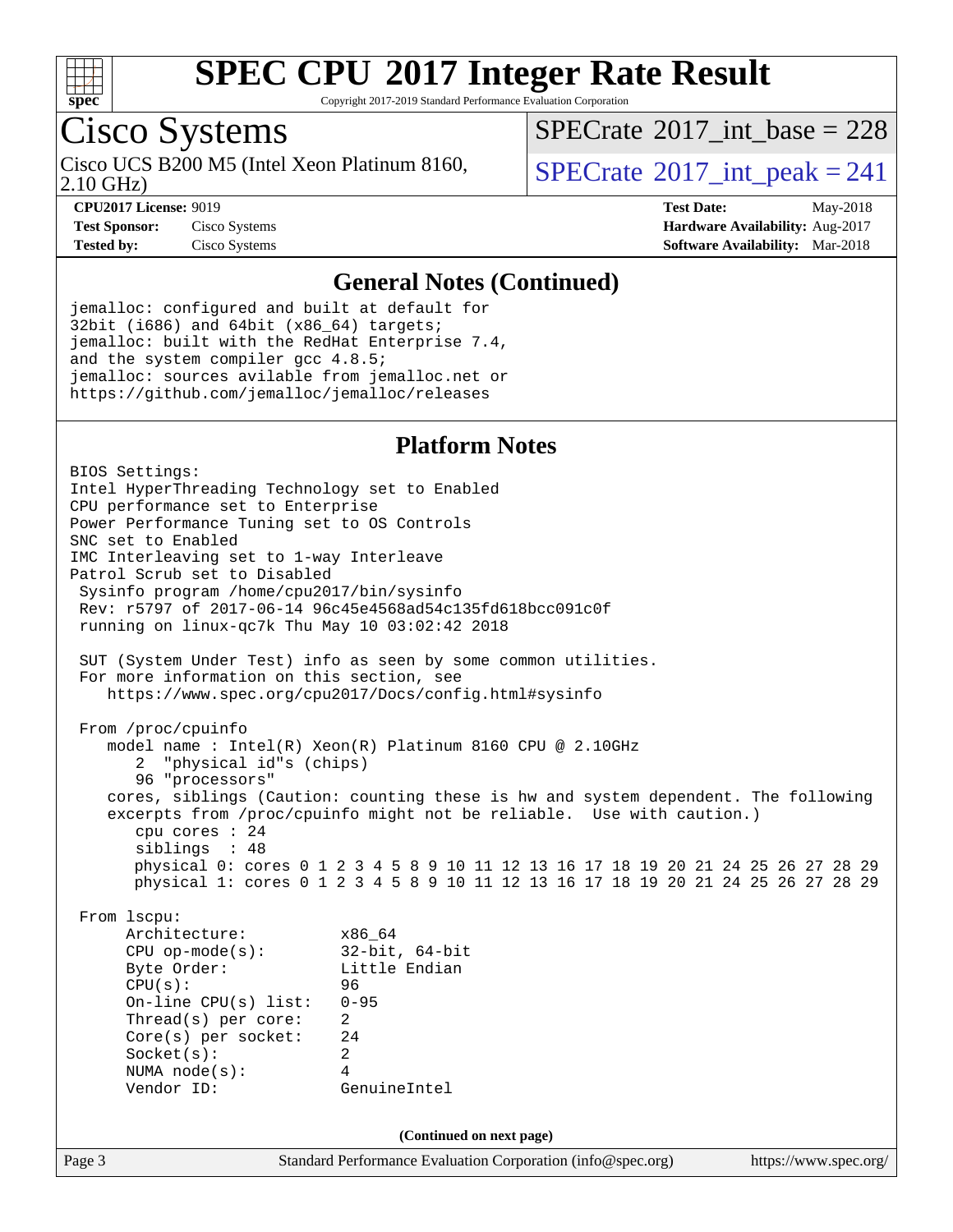

Copyright 2017-2019 Standard Performance Evaluation Corporation

Cisco Systems 2.10 GHz) Cisco UCS B200 M5 (Intel Xeon Platinum 8160,  $\overline{SPECrate}$  $\overline{SPECrate}$  $\overline{SPECrate}$ <sup>®</sup>[2017\\_int\\_peak = 2](http://www.spec.org/auto/cpu2017/Docs/result-fields.html#SPECrate2017intpeak)41

 $SPECrate$ <sup>®</sup>[2017\\_int\\_base =](http://www.spec.org/auto/cpu2017/Docs/result-fields.html#SPECrate2017intbase) 228

**[CPU2017 License:](http://www.spec.org/auto/cpu2017/Docs/result-fields.html#CPU2017License)** 9019 **[Test Date:](http://www.spec.org/auto/cpu2017/Docs/result-fields.html#TestDate)** May-2018 **[Test Sponsor:](http://www.spec.org/auto/cpu2017/Docs/result-fields.html#TestSponsor)** Cisco Systems **[Hardware Availability:](http://www.spec.org/auto/cpu2017/Docs/result-fields.html#HardwareAvailability)** Aug-2017 **[Tested by:](http://www.spec.org/auto/cpu2017/Docs/result-fields.html#Testedby)** Cisco Systems **[Software Availability:](http://www.spec.org/auto/cpu2017/Docs/result-fields.html#SoftwareAvailability)** Mar-2018

#### **[Platform Notes \(Continued\)](http://www.spec.org/auto/cpu2017/Docs/result-fields.html#PlatformNotes)**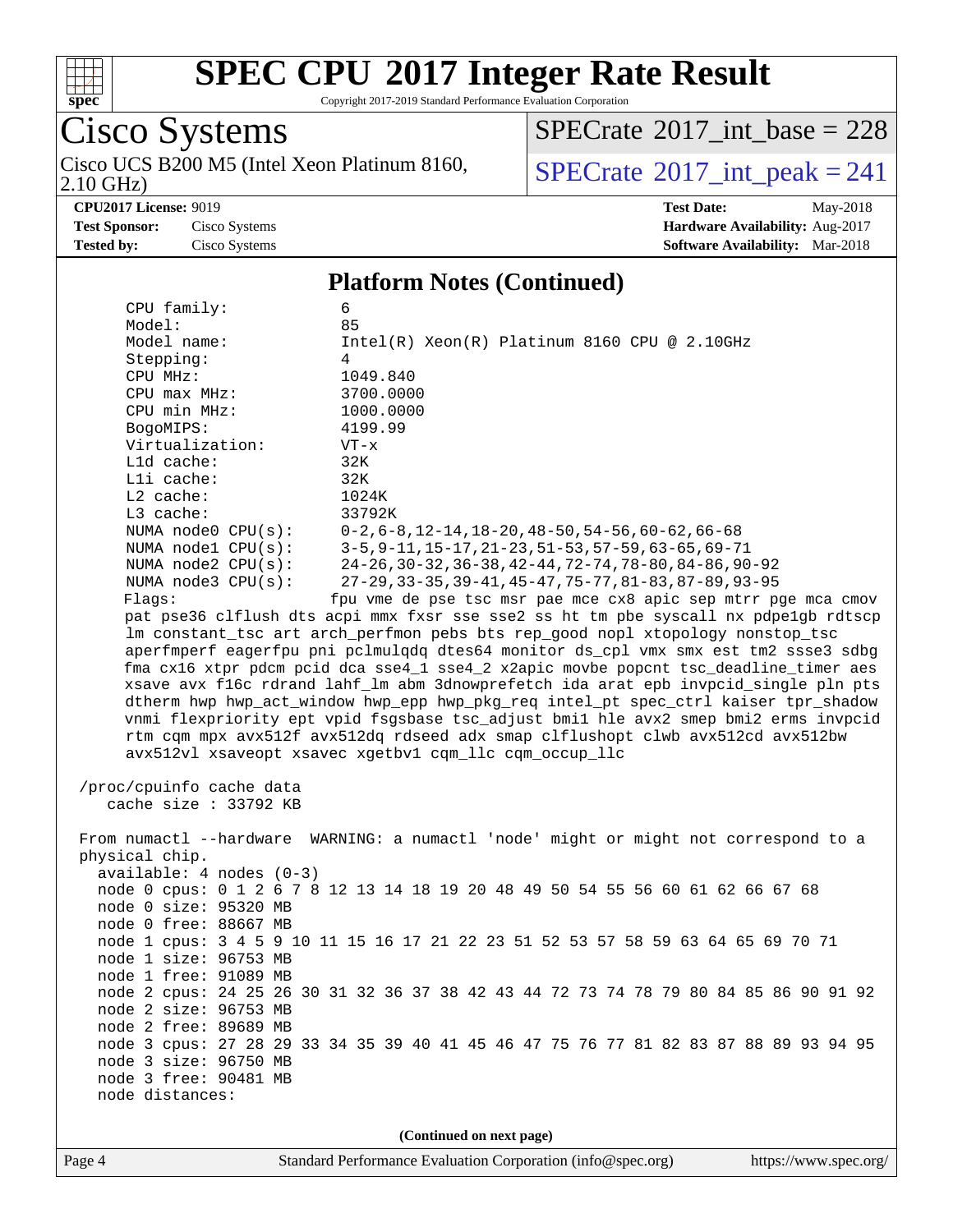

Copyright 2017-2019 Standard Performance Evaluation Corporation

## Cisco Systems

2.10 GHz) Cisco UCS B200 M5 (Intel Xeon Platinum 8160,  $\vert$ [SPECrate](http://www.spec.org/auto/cpu2017/Docs/result-fields.html#SPECrate2017intpeak)®[2017\\_int\\_peak = 2](http://www.spec.org/auto/cpu2017/Docs/result-fields.html#SPECrate2017intpeak)41

 $SPECTate$ <sup>®</sup>[2017\\_int\\_base =](http://www.spec.org/auto/cpu2017/Docs/result-fields.html#SPECrate2017intbase) 228

**[CPU2017 License:](http://www.spec.org/auto/cpu2017/Docs/result-fields.html#CPU2017License)** 9019 **[Test Date:](http://www.spec.org/auto/cpu2017/Docs/result-fields.html#TestDate)** May-2018 **[Test Sponsor:](http://www.spec.org/auto/cpu2017/Docs/result-fields.html#TestSponsor)** Cisco Systems **[Hardware Availability:](http://www.spec.org/auto/cpu2017/Docs/result-fields.html#HardwareAvailability)** Aug-2017 **[Tested by:](http://www.spec.org/auto/cpu2017/Docs/result-fields.html#Testedby)** Cisco Systems **[Software Availability:](http://www.spec.org/auto/cpu2017/Docs/result-fields.html#SoftwareAvailability)** Mar-2018

#### **[Platform Notes \(Continued\)](http://www.spec.org/auto/cpu2017/Docs/result-fields.html#PlatformNotes)**

 node 0 1 2 3 0: 10 11 21 21 1: 11 10 21 21 2: 21 21 10 11 3: 21 21 11 10 From /proc/meminfo<br>MemTotal: 394831704 kB HugePages\_Total: 0 Hugepagesize: 2048 kB From /etc/\*release\* /etc/\*version\* SuSE-release: SUSE Linux Enterprise Server 12 (x86\_64) VERSION = 12 PATCHLEVEL = 2 # This file is deprecated and will be removed in a future service pack or release. # Please check /etc/os-release for details about this release. os-release: NAME="SLES" VERSION="12-SP2" VERSION\_ID="12.2" PRETTY\_NAME="SUSE Linux Enterprise Server 12 SP2" ID="sles" ANSI\_COLOR="0;32" CPE\_NAME="cpe:/o:suse:sles:12:sp2" uname -a: Linux linux-qc7k 4.4.103-92.56-default #1 SMP Wed Dec 27 16:24:31 UTC 2017 (2fd2155) x86\_64 x86\_64 x86\_64 GNU/Linux run-level 3 Jan 28 16:54 SPEC is set to: /home/cpu2017 Filesystem Type Size Used Avail Use% Mounted on /dev/sda1 xfs 224G 130G 94G 59% / Additional information from dmidecode follows. WARNING: Use caution when you interpret this section. The 'dmidecode' program reads system data which is "intended to allow hardware to be accurately determined", but the intent may not be met, as there are frequent changes to hardware, firmware, and the "DMTF SMBIOS" standard. BIOS Cisco Systems, Inc. B200M5.3.2.3c.0.0307181316 03/07/2018 Memory: 24x 0xCE00 M393A2G40EB2-CTD 16 GB 2 rank 2666 (End of data from sysinfo program)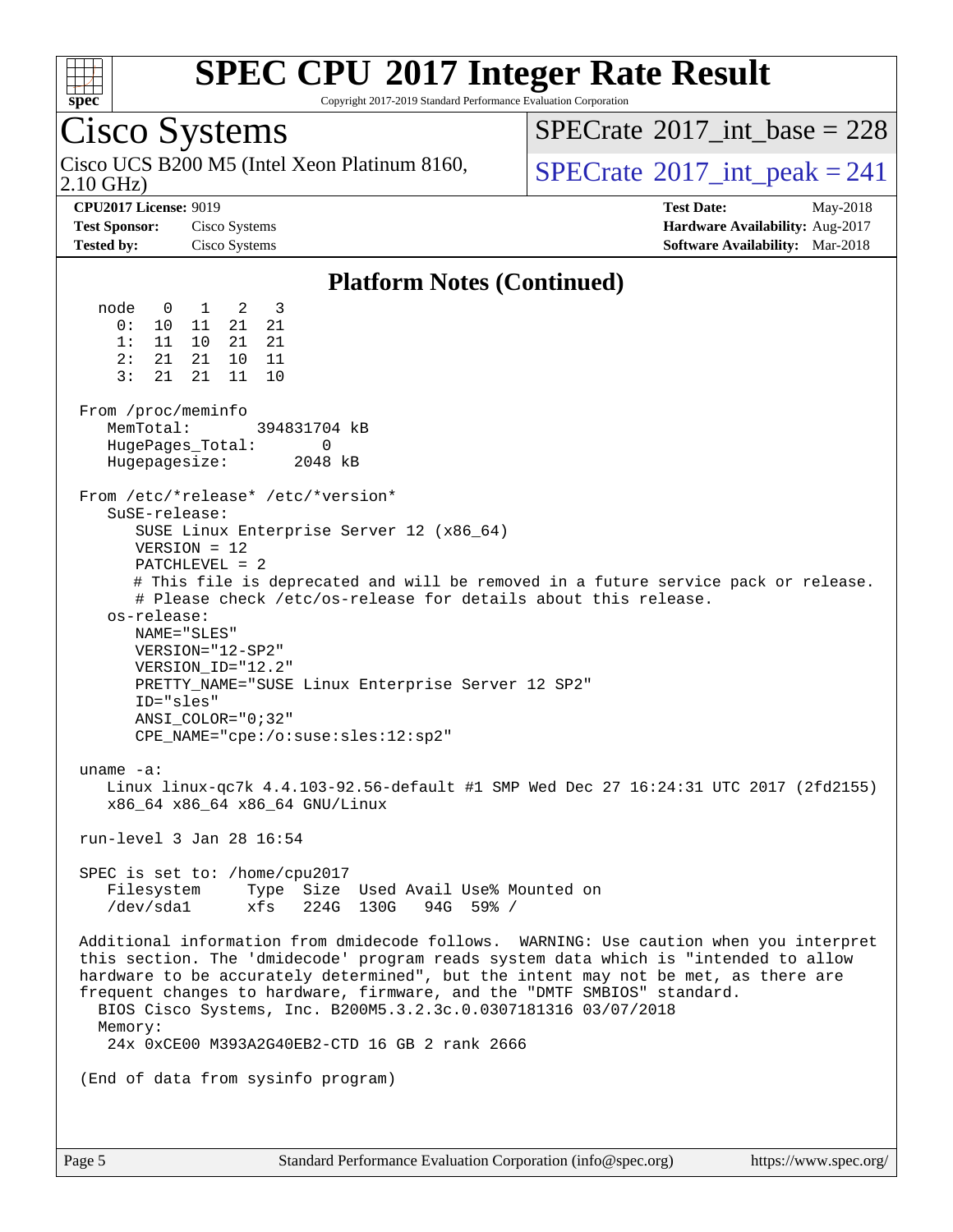

Copyright 2017-2019 Standard Performance Evaluation Corporation

## Cisco Systems

2.10 GHz) Cisco UCS B200 M5 (Intel Xeon Platinum 8160,  $SPECrate@2017(int _peak = 241$  $SPECrate@2017(int _peak = 241$ 

 $SPECTate@2017_int\_base = 228$ 

**[CPU2017 License:](http://www.spec.org/auto/cpu2017/Docs/result-fields.html#CPU2017License)** 9019 **[Test Date:](http://www.spec.org/auto/cpu2017/Docs/result-fields.html#TestDate)** May-2018 **[Test Sponsor:](http://www.spec.org/auto/cpu2017/Docs/result-fields.html#TestSponsor)** Cisco Systems **[Hardware Availability:](http://www.spec.org/auto/cpu2017/Docs/result-fields.html#HardwareAvailability)** Aug-2017 **[Tested by:](http://www.spec.org/auto/cpu2017/Docs/result-fields.html#Testedby)** Cisco Systems **[Software Availability:](http://www.spec.org/auto/cpu2017/Docs/result-fields.html#SoftwareAvailability)** Mar-2018

#### **[Compiler Version Notes](http://www.spec.org/auto/cpu2017/Docs/result-fields.html#CompilerVersionNotes)**

| 500.perlbench r(base, peak) 502.qcc r(base, peak) 505.mcf r(base,<br>C<br>peak) $525.x264_r(base, peak) 557.xz_r(base, peak)$ |
|-------------------------------------------------------------------------------------------------------------------------------|
| icc (ICC) 18.0.2 20180210<br>Copyright (C) 1985-2018 Intel Corporation. All rights reserved.                                  |
|                                                                                                                               |
| 520.omnetpp r(base, peak) 523.xalancbmk r(base, peak)<br>$C++$<br>531.deepsjeng_r(base, peak) 541.leela_r(base, peak)         |
| icpc (ICC) 18.0.2 20180210<br>Copyright (C) 1985-2018 Intel Corporation. All rights reserved.                                 |
|                                                                                                                               |
| Fortran   548. $exchange2 r(base, peak)$                                                                                      |
| ifort (IFORT) 18.0.2 20180210<br>Copyright (C) 1985-2018 Intel Corporation. All rights reserved.                              |
|                                                                                                                               |

### **[Base Compiler Invocation](http://www.spec.org/auto/cpu2017/Docs/result-fields.html#BaseCompilerInvocation)**

[C benchmarks](http://www.spec.org/auto/cpu2017/Docs/result-fields.html#Cbenchmarks): [icc -m64 -std=c11](http://www.spec.org/cpu2017/results/res2018q2/cpu2017-20180515-05682.flags.html#user_CCbase_intel_icc_64bit_c11_33ee0cdaae7deeeab2a9725423ba97205ce30f63b9926c2519791662299b76a0318f32ddfffdc46587804de3178b4f9328c46fa7c2b0cd779d7a61945c91cd35)

[C++ benchmarks:](http://www.spec.org/auto/cpu2017/Docs/result-fields.html#CXXbenchmarks) [icpc -m64](http://www.spec.org/cpu2017/results/res2018q2/cpu2017-20180515-05682.flags.html#user_CXXbase_intel_icpc_64bit_4ecb2543ae3f1412ef961e0650ca070fec7b7afdcd6ed48761b84423119d1bf6bdf5cad15b44d48e7256388bc77273b966e5eb805aefd121eb22e9299b2ec9d9)

[Fortran benchmarks](http://www.spec.org/auto/cpu2017/Docs/result-fields.html#Fortranbenchmarks): [ifort -m64](http://www.spec.org/cpu2017/results/res2018q2/cpu2017-20180515-05682.flags.html#user_FCbase_intel_ifort_64bit_24f2bb282fbaeffd6157abe4f878425411749daecae9a33200eee2bee2fe76f3b89351d69a8130dd5949958ce389cf37ff59a95e7a40d588e8d3a57e0c3fd751)

## **[Base Portability Flags](http://www.spec.org/auto/cpu2017/Docs/result-fields.html#BasePortabilityFlags)**

 500.perlbench\_r: [-DSPEC\\_LP64](http://www.spec.org/cpu2017/results/res2018q2/cpu2017-20180515-05682.flags.html#b500.perlbench_r_basePORTABILITY_DSPEC_LP64) [-DSPEC\\_LINUX\\_X64](http://www.spec.org/cpu2017/results/res2018q2/cpu2017-20180515-05682.flags.html#b500.perlbench_r_baseCPORTABILITY_DSPEC_LINUX_X64) 502.gcc\_r: [-DSPEC\\_LP64](http://www.spec.org/cpu2017/results/res2018q2/cpu2017-20180515-05682.flags.html#suite_basePORTABILITY502_gcc_r_DSPEC_LP64) 505.mcf\_r: [-DSPEC\\_LP64](http://www.spec.org/cpu2017/results/res2018q2/cpu2017-20180515-05682.flags.html#suite_basePORTABILITY505_mcf_r_DSPEC_LP64) 520.omnetpp\_r: [-DSPEC\\_LP64](http://www.spec.org/cpu2017/results/res2018q2/cpu2017-20180515-05682.flags.html#suite_basePORTABILITY520_omnetpp_r_DSPEC_LP64) 523.xalancbmk\_r: [-DSPEC\\_LP64](http://www.spec.org/cpu2017/results/res2018q2/cpu2017-20180515-05682.flags.html#suite_basePORTABILITY523_xalancbmk_r_DSPEC_LP64) [-DSPEC\\_LINUX](http://www.spec.org/cpu2017/results/res2018q2/cpu2017-20180515-05682.flags.html#b523.xalancbmk_r_baseCXXPORTABILITY_DSPEC_LINUX) 525.x264\_r: [-DSPEC\\_LP64](http://www.spec.org/cpu2017/results/res2018q2/cpu2017-20180515-05682.flags.html#suite_basePORTABILITY525_x264_r_DSPEC_LP64) 531.deepsjeng\_r: [-DSPEC\\_LP64](http://www.spec.org/cpu2017/results/res2018q2/cpu2017-20180515-05682.flags.html#suite_basePORTABILITY531_deepsjeng_r_DSPEC_LP64)

**(Continued on next page)**

Page 6 Standard Performance Evaluation Corporation [\(info@spec.org\)](mailto:info@spec.org) <https://www.spec.org/>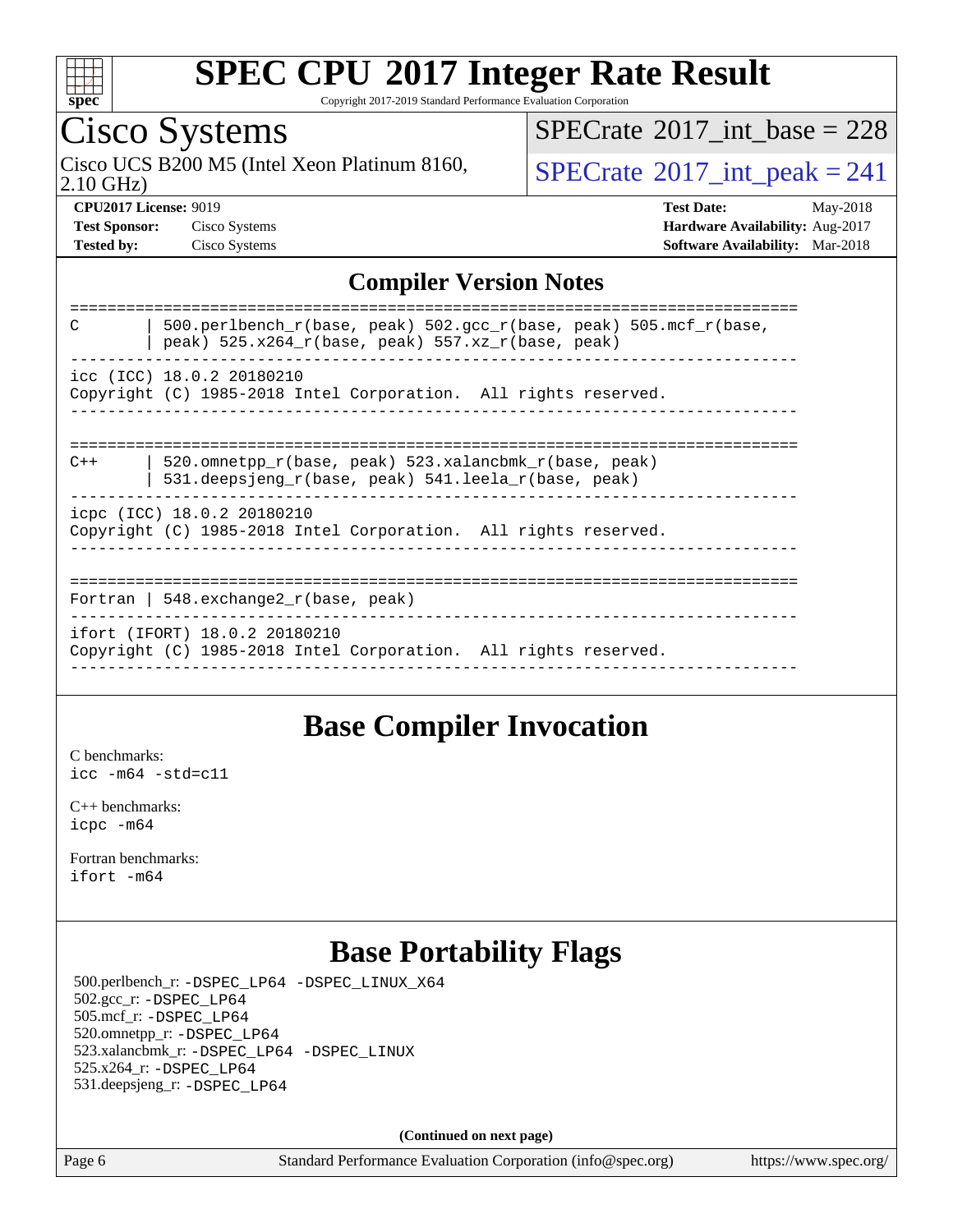

Copyright 2017-2019 Standard Performance Evaluation Corporation

## Cisco Systems

2.10 GHz) Cisco UCS B200 M5 (Intel Xeon Platinum 8160,  $\vert$ [SPECrate](http://www.spec.org/auto/cpu2017/Docs/result-fields.html#SPECrate2017intpeak)®[2017\\_int\\_peak = 2](http://www.spec.org/auto/cpu2017/Docs/result-fields.html#SPECrate2017intpeak)41

 $SPECrate$ <sup>®</sup>[2017\\_int\\_base =](http://www.spec.org/auto/cpu2017/Docs/result-fields.html#SPECrate2017intbase) 228

**[CPU2017 License:](http://www.spec.org/auto/cpu2017/Docs/result-fields.html#CPU2017License)** 9019 **[Test Date:](http://www.spec.org/auto/cpu2017/Docs/result-fields.html#TestDate)** May-2018 **[Test Sponsor:](http://www.spec.org/auto/cpu2017/Docs/result-fields.html#TestSponsor)** Cisco Systems **[Hardware Availability:](http://www.spec.org/auto/cpu2017/Docs/result-fields.html#HardwareAvailability)** Aug-2017 **[Tested by:](http://www.spec.org/auto/cpu2017/Docs/result-fields.html#Testedby)** Cisco Systems **[Software Availability:](http://www.spec.org/auto/cpu2017/Docs/result-fields.html#SoftwareAvailability)** Mar-2018

## **[Base Portability Flags \(Continued\)](http://www.spec.org/auto/cpu2017/Docs/result-fields.html#BasePortabilityFlags)**

 541.leela\_r: [-DSPEC\\_LP64](http://www.spec.org/cpu2017/results/res2018q2/cpu2017-20180515-05682.flags.html#suite_basePORTABILITY541_leela_r_DSPEC_LP64) 548.exchange2\_r: [-DSPEC\\_LP64](http://www.spec.org/cpu2017/results/res2018q2/cpu2017-20180515-05682.flags.html#suite_basePORTABILITY548_exchange2_r_DSPEC_LP64) 557.xz\_r: [-DSPEC\\_LP64](http://www.spec.org/cpu2017/results/res2018q2/cpu2017-20180515-05682.flags.html#suite_basePORTABILITY557_xz_r_DSPEC_LP64)

**[Base Optimization Flags](http://www.spec.org/auto/cpu2017/Docs/result-fields.html#BaseOptimizationFlags)**

[C benchmarks](http://www.spec.org/auto/cpu2017/Docs/result-fields.html#Cbenchmarks):

[-Wl,-z,muldefs](http://www.spec.org/cpu2017/results/res2018q2/cpu2017-20180515-05682.flags.html#user_CCbase_link_force_multiple1_b4cbdb97b34bdee9ceefcfe54f4c8ea74255f0b02a4b23e853cdb0e18eb4525ac79b5a88067c842dd0ee6996c24547a27a4b99331201badda8798ef8a743f577) [-xCORE-AVX512](http://www.spec.org/cpu2017/results/res2018q2/cpu2017-20180515-05682.flags.html#user_CCbase_f-xCORE-AVX512) [-ipo](http://www.spec.org/cpu2017/results/res2018q2/cpu2017-20180515-05682.flags.html#user_CCbase_f-ipo) [-O3](http://www.spec.org/cpu2017/results/res2018q2/cpu2017-20180515-05682.flags.html#user_CCbase_f-O3) [-no-prec-div](http://www.spec.org/cpu2017/results/res2018q2/cpu2017-20180515-05682.flags.html#user_CCbase_f-no-prec-div) [-qopt-mem-layout-trans=3](http://www.spec.org/cpu2017/results/res2018q2/cpu2017-20180515-05682.flags.html#user_CCbase_f-qopt-mem-layout-trans_de80db37974c74b1f0e20d883f0b675c88c3b01e9d123adea9b28688d64333345fb62bc4a798493513fdb68f60282f9a726aa07f478b2f7113531aecce732043) [-L/home/cpu2017/je5.0.1-64/](http://www.spec.org/cpu2017/results/res2018q2/cpu2017-20180515-05682.flags.html#user_CCbase_jemalloc_link_path64_8e927a5f1bdac0405e66c637541874330e08086b5e62a1d024bcf3497e3c64fd173c8afb7d1730d51f6da781ef4c439bdab468bb8364cf71435e0c609fac500c) [-ljemalloc](http://www.spec.org/cpu2017/results/res2018q2/cpu2017-20180515-05682.flags.html#user_CCbase_jemalloc_link_lib_d1249b907c500fa1c0672f44f562e3d0f79738ae9e3c4a9c376d49f265a04b9c99b167ecedbf6711b3085be911c67ff61f150a17b3472be731631ba4d0471706)

[C++ benchmarks:](http://www.spec.org/auto/cpu2017/Docs/result-fields.html#CXXbenchmarks)

[-Wl,-z,muldefs](http://www.spec.org/cpu2017/results/res2018q2/cpu2017-20180515-05682.flags.html#user_CXXbase_link_force_multiple1_b4cbdb97b34bdee9ceefcfe54f4c8ea74255f0b02a4b23e853cdb0e18eb4525ac79b5a88067c842dd0ee6996c24547a27a4b99331201badda8798ef8a743f577) [-xCORE-AVX512](http://www.spec.org/cpu2017/results/res2018q2/cpu2017-20180515-05682.flags.html#user_CXXbase_f-xCORE-AVX512) [-ipo](http://www.spec.org/cpu2017/results/res2018q2/cpu2017-20180515-05682.flags.html#user_CXXbase_f-ipo) [-O3](http://www.spec.org/cpu2017/results/res2018q2/cpu2017-20180515-05682.flags.html#user_CXXbase_f-O3) [-no-prec-div](http://www.spec.org/cpu2017/results/res2018q2/cpu2017-20180515-05682.flags.html#user_CXXbase_f-no-prec-div) [-qopt-mem-layout-trans=3](http://www.spec.org/cpu2017/results/res2018q2/cpu2017-20180515-05682.flags.html#user_CXXbase_f-qopt-mem-layout-trans_de80db37974c74b1f0e20d883f0b675c88c3b01e9d123adea9b28688d64333345fb62bc4a798493513fdb68f60282f9a726aa07f478b2f7113531aecce732043) [-L/home/cpu2017/je5.0.1-64/](http://www.spec.org/cpu2017/results/res2018q2/cpu2017-20180515-05682.flags.html#user_CXXbase_jemalloc_link_path64_8e927a5f1bdac0405e66c637541874330e08086b5e62a1d024bcf3497e3c64fd173c8afb7d1730d51f6da781ef4c439bdab468bb8364cf71435e0c609fac500c) [-ljemalloc](http://www.spec.org/cpu2017/results/res2018q2/cpu2017-20180515-05682.flags.html#user_CXXbase_jemalloc_link_lib_d1249b907c500fa1c0672f44f562e3d0f79738ae9e3c4a9c376d49f265a04b9c99b167ecedbf6711b3085be911c67ff61f150a17b3472be731631ba4d0471706)

[Fortran benchmarks](http://www.spec.org/auto/cpu2017/Docs/result-fields.html#Fortranbenchmarks):

```
-Wl,-z,muldefs -xCORE-AVX512 -ipo -O3 -no-prec-div
-qopt-mem-layout-trans=3 -nostandard-realloc-lhs -align array32byte
-L/home/cpu2017/je5.0.1-64/ -ljemalloc
```
### **[Peak Compiler Invocation](http://www.spec.org/auto/cpu2017/Docs/result-fields.html#PeakCompilerInvocation)**

[C benchmarks \(except as noted below\)](http://www.spec.org/auto/cpu2017/Docs/result-fields.html#Cbenchmarksexceptasnotedbelow): [icc -m64 -std=c11](http://www.spec.org/cpu2017/results/res2018q2/cpu2017-20180515-05682.flags.html#user_CCpeak_intel_icc_64bit_c11_33ee0cdaae7deeeab2a9725423ba97205ce30f63b9926c2519791662299b76a0318f32ddfffdc46587804de3178b4f9328c46fa7c2b0cd779d7a61945c91cd35)

502.gcc\_r: [icc -m32 -std=c11 -L/opt/intel/compilers\\_and\\_libraries\\_2018/linux/lib/ia32](http://www.spec.org/cpu2017/results/res2018q2/cpu2017-20180515-05682.flags.html#user_peakCCLD502_gcc_r_intel_icc_2aadaa14f62c0e1495cde6f74ba3d875dfbad9f2fd73ceb1e5b66a7d4b19dc13cfe8615ba85624bf35f0c003544b7d55013bf72425d956b559f9a2757f69c910)

[C++ benchmarks \(except as noted below\):](http://www.spec.org/auto/cpu2017/Docs/result-fields.html#CXXbenchmarksexceptasnotedbelow) [icpc -m64](http://www.spec.org/cpu2017/results/res2018q2/cpu2017-20180515-05682.flags.html#user_CXXpeak_intel_icpc_64bit_4ecb2543ae3f1412ef961e0650ca070fec7b7afdcd6ed48761b84423119d1bf6bdf5cad15b44d48e7256388bc77273b966e5eb805aefd121eb22e9299b2ec9d9)

523.xalancbmk\_r: [icpc -m32 -L/opt/intel/compilers\\_and\\_libraries\\_2018/linux/lib/ia32](http://www.spec.org/cpu2017/results/res2018q2/cpu2017-20180515-05682.flags.html#user_peakCXXLD523_xalancbmk_r_intel_icpc_49b8c4a2e52517df5e44233d8730ac3dfca5acbb5ef11df3347e50260a55109134bcb7fd2e543798dfd93e66566a4e08776ad3f7d40a4ff4276870c090f61f0e)

[Fortran benchmarks](http://www.spec.org/auto/cpu2017/Docs/result-fields.html#Fortranbenchmarks): [ifort -m64](http://www.spec.org/cpu2017/results/res2018q2/cpu2017-20180515-05682.flags.html#user_FCpeak_intel_ifort_64bit_24f2bb282fbaeffd6157abe4f878425411749daecae9a33200eee2bee2fe76f3b89351d69a8130dd5949958ce389cf37ff59a95e7a40d588e8d3a57e0c3fd751)

## **[Peak Portability Flags](http://www.spec.org/auto/cpu2017/Docs/result-fields.html#PeakPortabilityFlags)**

 500.perlbench\_r: [-DSPEC\\_LP64](http://www.spec.org/cpu2017/results/res2018q2/cpu2017-20180515-05682.flags.html#b500.perlbench_r_peakPORTABILITY_DSPEC_LP64) [-DSPEC\\_LINUX\\_X64](http://www.spec.org/cpu2017/results/res2018q2/cpu2017-20180515-05682.flags.html#b500.perlbench_r_peakCPORTABILITY_DSPEC_LINUX_X64) 502.gcc\_r: [-D\\_FILE\\_OFFSET\\_BITS=64](http://www.spec.org/cpu2017/results/res2018q2/cpu2017-20180515-05682.flags.html#user_peakPORTABILITY502_gcc_r_file_offset_bits_64_5ae949a99b284ddf4e95728d47cb0843d81b2eb0e18bdfe74bbf0f61d0b064f4bda2f10ea5eb90e1dcab0e84dbc592acfc5018bc955c18609f94ddb8d550002c) 505.mcf\_r: [-DSPEC\\_LP64](http://www.spec.org/cpu2017/results/res2018q2/cpu2017-20180515-05682.flags.html#suite_peakPORTABILITY505_mcf_r_DSPEC_LP64)

**(Continued on next page)**

Page 7 Standard Performance Evaluation Corporation [\(info@spec.org\)](mailto:info@spec.org) <https://www.spec.org/>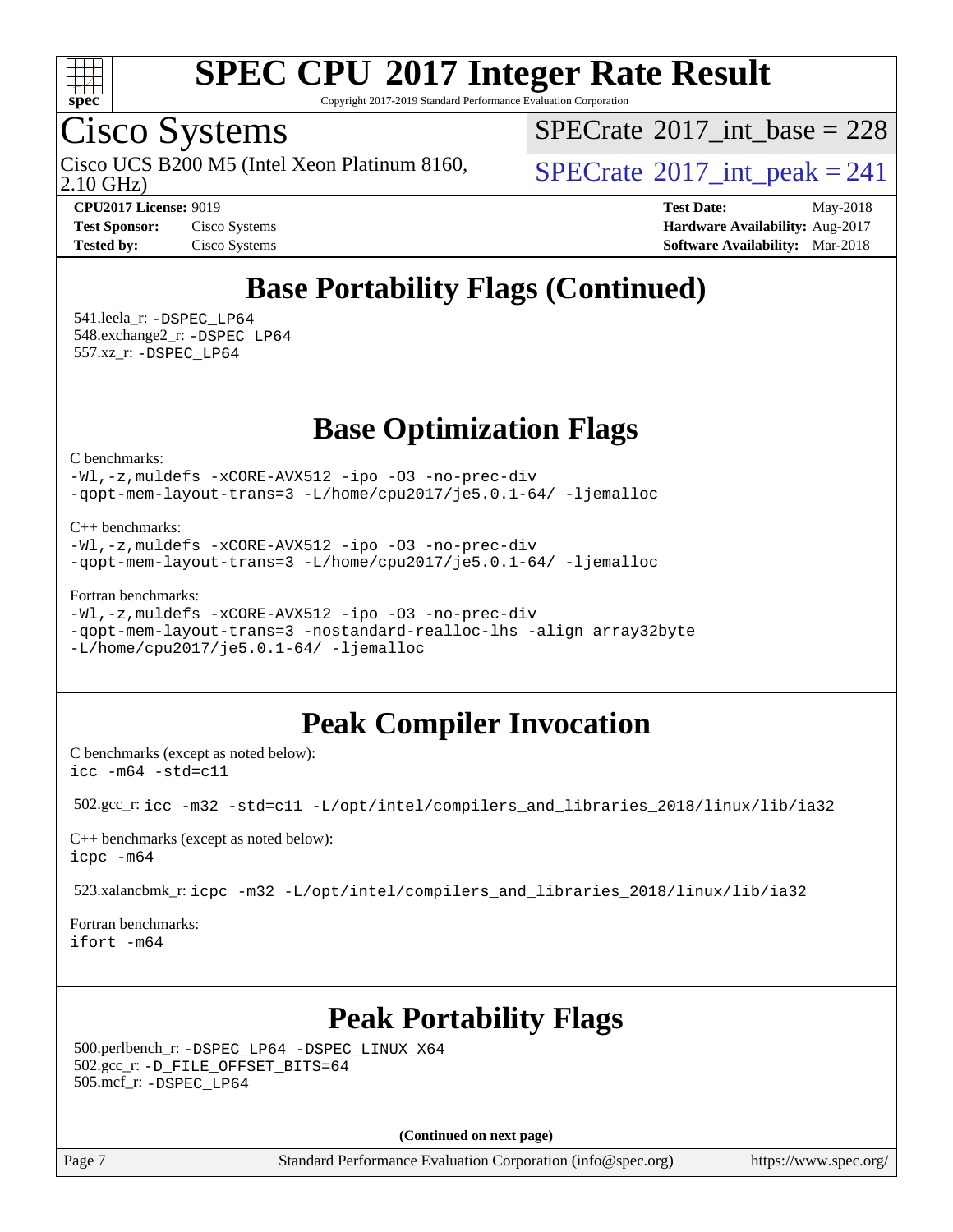

Copyright 2017-2019 Standard Performance Evaluation Corporation

## Cisco Systems

2.10 GHz) Cisco UCS B200 M5 (Intel Xeon Platinum 8160,  $\vert$ [SPECrate](http://www.spec.org/auto/cpu2017/Docs/result-fields.html#SPECrate2017intpeak)®[2017\\_int\\_peak = 2](http://www.spec.org/auto/cpu2017/Docs/result-fields.html#SPECrate2017intpeak)41

 $SPECTate$ <sup>®</sup>[2017\\_int\\_base =](http://www.spec.org/auto/cpu2017/Docs/result-fields.html#SPECrate2017intbase) 228

**[Tested by:](http://www.spec.org/auto/cpu2017/Docs/result-fields.html#Testedby)** Cisco Systems **[Software Availability:](http://www.spec.org/auto/cpu2017/Docs/result-fields.html#SoftwareAvailability)** Mar-2018

**[CPU2017 License:](http://www.spec.org/auto/cpu2017/Docs/result-fields.html#CPU2017License)** 9019 **[Test Date:](http://www.spec.org/auto/cpu2017/Docs/result-fields.html#TestDate)** May-2018 **[Test Sponsor:](http://www.spec.org/auto/cpu2017/Docs/result-fields.html#TestSponsor)** Cisco Systems **Cisco Systems [Hardware Availability:](http://www.spec.org/auto/cpu2017/Docs/result-fields.html#HardwareAvailability)** Aug-2017

## **[Peak Portability Flags \(Continued\)](http://www.spec.org/auto/cpu2017/Docs/result-fields.html#PeakPortabilityFlags)**

 520.omnetpp\_r: [-DSPEC\\_LP64](http://www.spec.org/cpu2017/results/res2018q2/cpu2017-20180515-05682.flags.html#suite_peakPORTABILITY520_omnetpp_r_DSPEC_LP64) 523.xalancbmk\_r: [-D\\_FILE\\_OFFSET\\_BITS=64](http://www.spec.org/cpu2017/results/res2018q2/cpu2017-20180515-05682.flags.html#user_peakPORTABILITY523_xalancbmk_r_file_offset_bits_64_5ae949a99b284ddf4e95728d47cb0843d81b2eb0e18bdfe74bbf0f61d0b064f4bda2f10ea5eb90e1dcab0e84dbc592acfc5018bc955c18609f94ddb8d550002c) [-DSPEC\\_LINUX](http://www.spec.org/cpu2017/results/res2018q2/cpu2017-20180515-05682.flags.html#b523.xalancbmk_r_peakCXXPORTABILITY_DSPEC_LINUX) 525.x264\_r: [-DSPEC\\_LP64](http://www.spec.org/cpu2017/results/res2018q2/cpu2017-20180515-05682.flags.html#suite_peakPORTABILITY525_x264_r_DSPEC_LP64) 531.deepsjeng\_r: [-DSPEC\\_LP64](http://www.spec.org/cpu2017/results/res2018q2/cpu2017-20180515-05682.flags.html#suite_peakPORTABILITY531_deepsjeng_r_DSPEC_LP64) 541.leela\_r: [-DSPEC\\_LP64](http://www.spec.org/cpu2017/results/res2018q2/cpu2017-20180515-05682.flags.html#suite_peakPORTABILITY541_leela_r_DSPEC_LP64) 548.exchange2\_r: [-DSPEC\\_LP64](http://www.spec.org/cpu2017/results/res2018q2/cpu2017-20180515-05682.flags.html#suite_peakPORTABILITY548_exchange2_r_DSPEC_LP64) 557.xz\_r: [-DSPEC\\_LP64](http://www.spec.org/cpu2017/results/res2018q2/cpu2017-20180515-05682.flags.html#suite_peakPORTABILITY557_xz_r_DSPEC_LP64)

## **[Peak Optimization Flags](http://www.spec.org/auto/cpu2017/Docs/result-fields.html#PeakOptimizationFlags)**

[C benchmarks](http://www.spec.org/auto/cpu2017/Docs/result-fields.html#Cbenchmarks):

```
 500.perlbench_r: -Wl,-z,muldefs -prof-gen(pass 1) -prof-use(pass 2) -ipo
-xCORE-AVX512 -O3 -no-prec-div -qopt-mem-layout-trans=3
-fno-strict-overflow -L/home/cpu2017/je5.0.1-64/
-ljemalloc
 502.gcc_r: -Wl,-z,muldefs -prof-gen(pass 1) -prof-use(pass 2) -ipo
-xCORE-AVX512 -O3 -no-prec-div -qopt-mem-layout-trans=3
-L/home/cpu2017/je5.0.1-32/ -ljemalloc
 505.mcf_r: -Wl,-z,muldefs -xCORE-AVX512 -ipo -O3 -no-prec-div
-qopt-mem-layout-trans=3 -L/home/cpu2017/je5.0.1-64/
-ljemalloc
 525.x264_r: -Wl,-z,muldefs -xCORE-AVX512 -ipo -O3 -no-prec-div
-qopt-mem-layout-trans=3 -fno-alias
-L/home/cpu2017/je5.0.1-64/ -ljemalloc
 557.xz_r: Same as 505.mcf_r
C++ benchmarks: 
 520.omnetpp_r: -Wl,-z,muldefs -prof-gen(pass 1) -prof-use(pass 2) -ipo
-xCORE-AVX512 -O3 -no-prec-div -qopt-mem-layout-trans=3
-L/home/cpu2017/je5.0.1-64/ -ljemalloc
 523.xalancbmk_r: -Wl,-z,muldefs -prof-gen(pass 1) -prof-use(pass 2) -ipo
-xCORE-AVX512 -O3 -no-prec-div -qopt-mem-layout-trans=3
-L/home/cpu2017/je5.0.1-32/ -ljemalloc
 531.deepsjeng_r: Same as 520.omnetpp_r
```
**(Continued on next page)**